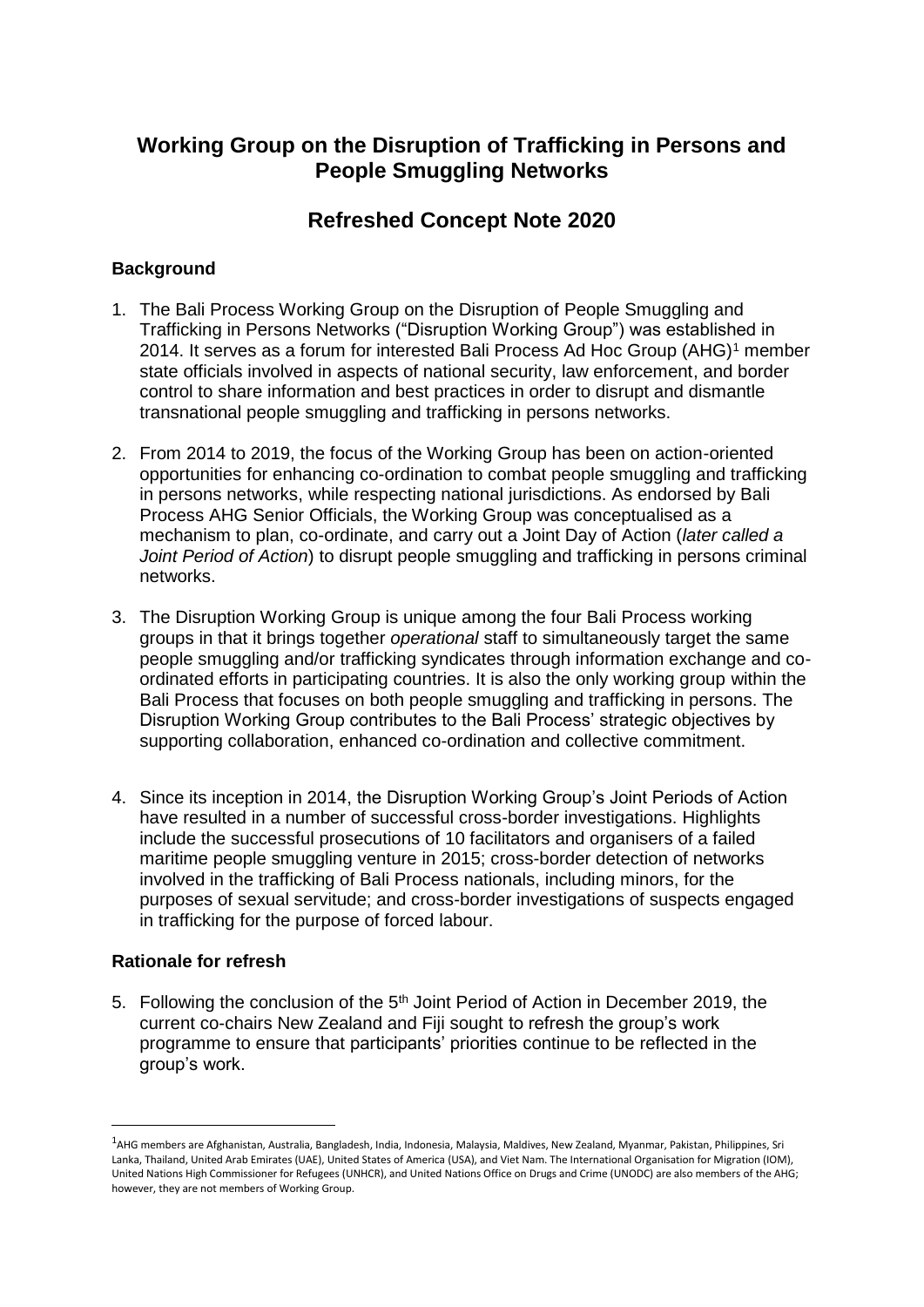- 6. The results of a survey among participating countries noted that the Working Group has enabled connections with investigators or other law enforcement officials from participating countries, helped develop their understanding about disruption activities in other countries, and facilitated new or helped maintain existing bilateral relationships.
- 7. However, participants also noted that the format of the Working Group would benefit from changes to reflect participants' interests in progressing training opportunities and presentations on trends, policies and tools by international organisations or other Ad Hoc Group members.
- 8. There is also a need to ensure that any adjustments to the Working Group's work programme complement rather than duplicate the activities of the other Bali Process working groups.

## **Proposed changes to the Disruption Working Group**

- 9. The Joint Periods of Action will continue to be the centrepiece of the Disruption Working Group. The purpose of the Joint Periods is to enable interested Ad Hoc Group member states to carry out co-ordinated law enforcement operations against criminal networks involved in people smuggling and/or trafficking in persons over a designated period of time.
- 10. In the past, Joint Periods of Action have taken place over a six-month time period. The co-chairs propose the **Joint Periods extend to 12-month cycles**, allowing tangible outcomes from larger and longer-term investigations to be progressed and reported on.
- 11. Additionally, the co-chairs propose that the Disruption Working Group complement Joint Periods with one or more existing and new activities as follows:
	- a. Simulation-based exercises on people smuggling and trafficking in persons investigations*.* It is intended that such exercises would help develop strong networks between practitioners to effectively detect, investigate and prosecute people smuggling and trafficking in persons enterprises operating along migration routes in and through the Asia-Pacific;
	- b. A compendium of successful cross-border people smuggling and trafficking in persons joint operations and cases based on historical Joint Periods of Action;
	- c. Engagement with experts on topics of interest to members for example, open source intelligence, financial investigations, and victim support;
	- d. Collaboration with the Working Group on Trafficking in Persons on, for example, enhancing a victim-centred approach and identifying trafficking indicators in cases of smuggling;
	- e. Collaboration with the Returns and Reintegration Working Group on, for example, operationalising repatriation; and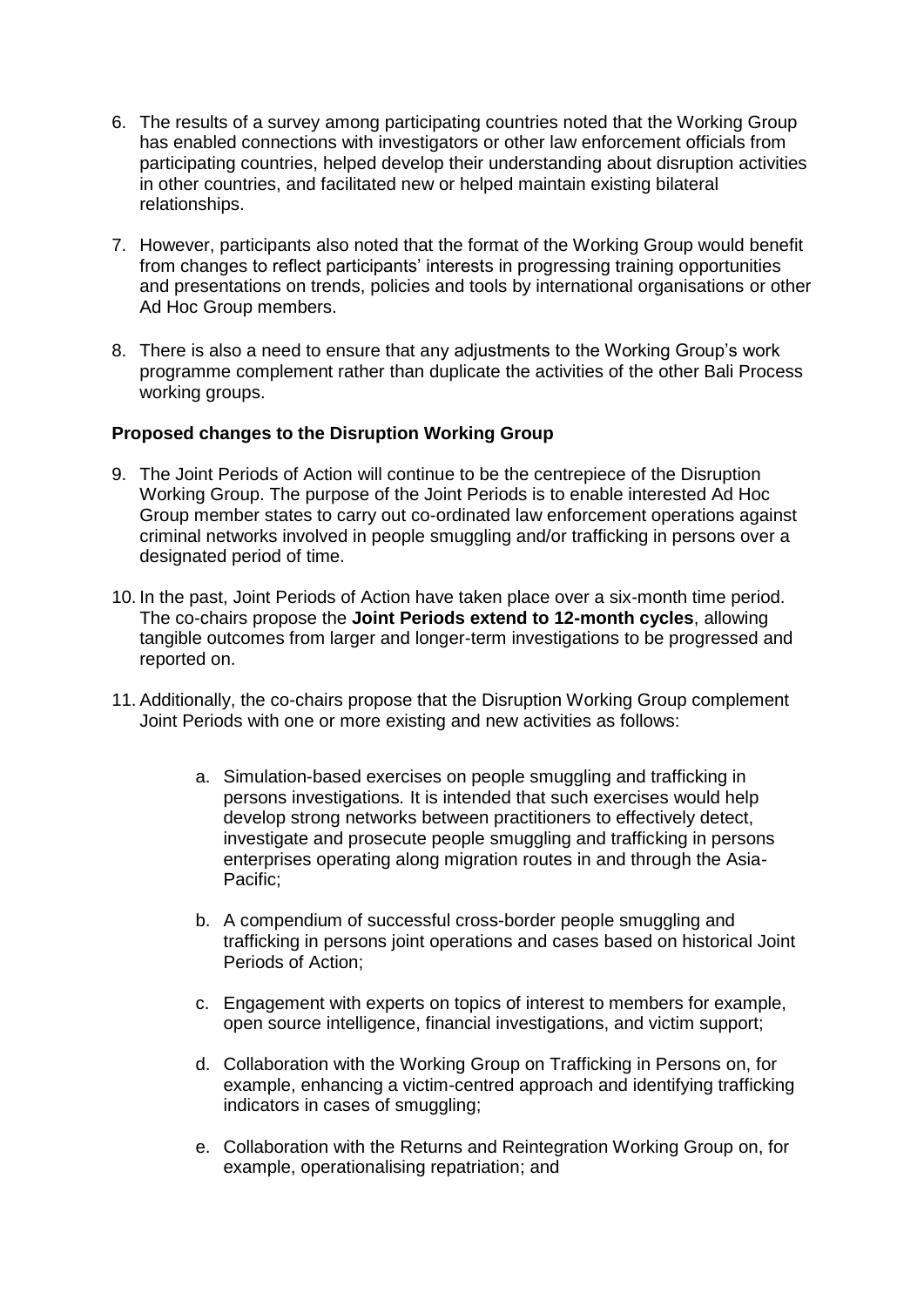- f. Collaboration with the Task Force on Planning and Preparedness on, for example, maritime people smuggling and enhancing co-operation between origin, transit and destination countries.
- 12. It is intended that the Working Group's forward work programme will closely align with the following four pillars of the Bali Process' Strategic Plan for 2018-2020:<sup>2</sup>
	- Increasing co-operation and strengthening capability of Member States in countering people smuggling, trafficking in persons and related transnational crime, including current and emerging issues;
	- Encourage unified regional action on refugee protection and international migration, including human trafficking, smuggling and border management, through information sharing including the exchange of best practice and matching expertise between Bali Process Member States;
	- Enhancing the region's capacity to collaborate on large-scale irregular movements at sea; and
	- Bolstering regional states' capacity to transfer personal information securely.

## **How often will the Working Group meet?**

- 13. In responding to feedback from participating countries, it is proposed the Disruption Working Group meet once annually in person. If and when in-person meetings are not possible, the co-chairs will endeavour to convene a virtual meeting.
- 14. In between annual meetings, the co-chairs envisage convening *ad hoc* intersessional meetings to focus on progressing joint investigation plans.

#### **What are the expected outcomes?**

**.** 

- 15. The overarching aim of the Disruption Working Group is to illustrate how coordinated efforts under the Bali Process can lead to effective law enforcement action against people smuggling and trafficking in persons networks.
- 16. The refresh of the work programme seeks to improve on the original proposal for the Working Group in order to more work more effectively towards the following outcomes:
	- Enhanced law enforcement co-operation at the regional level towards the disruption of people smuggling and trafficking in persons networks;
	- Enhanced level of intelligence gathering at national and regional levels;
	- Increased opportunities to identify facilitators of people smuggling and trafficking in persons;
	- Increased opportunities to identify and rescue victims of trafficking:
	- Fostered trust, confidence, and open communication among agencies;

<sup>&</sup>lt;sup>2</sup> Regional Support Office of the Bali Process - Strategic Plan 2018-2020 <https://www.baliprocess.net/UserFiles/baliprocess/File/RSO%20Strategic%20Workplan%202018-2020v1.pdf>